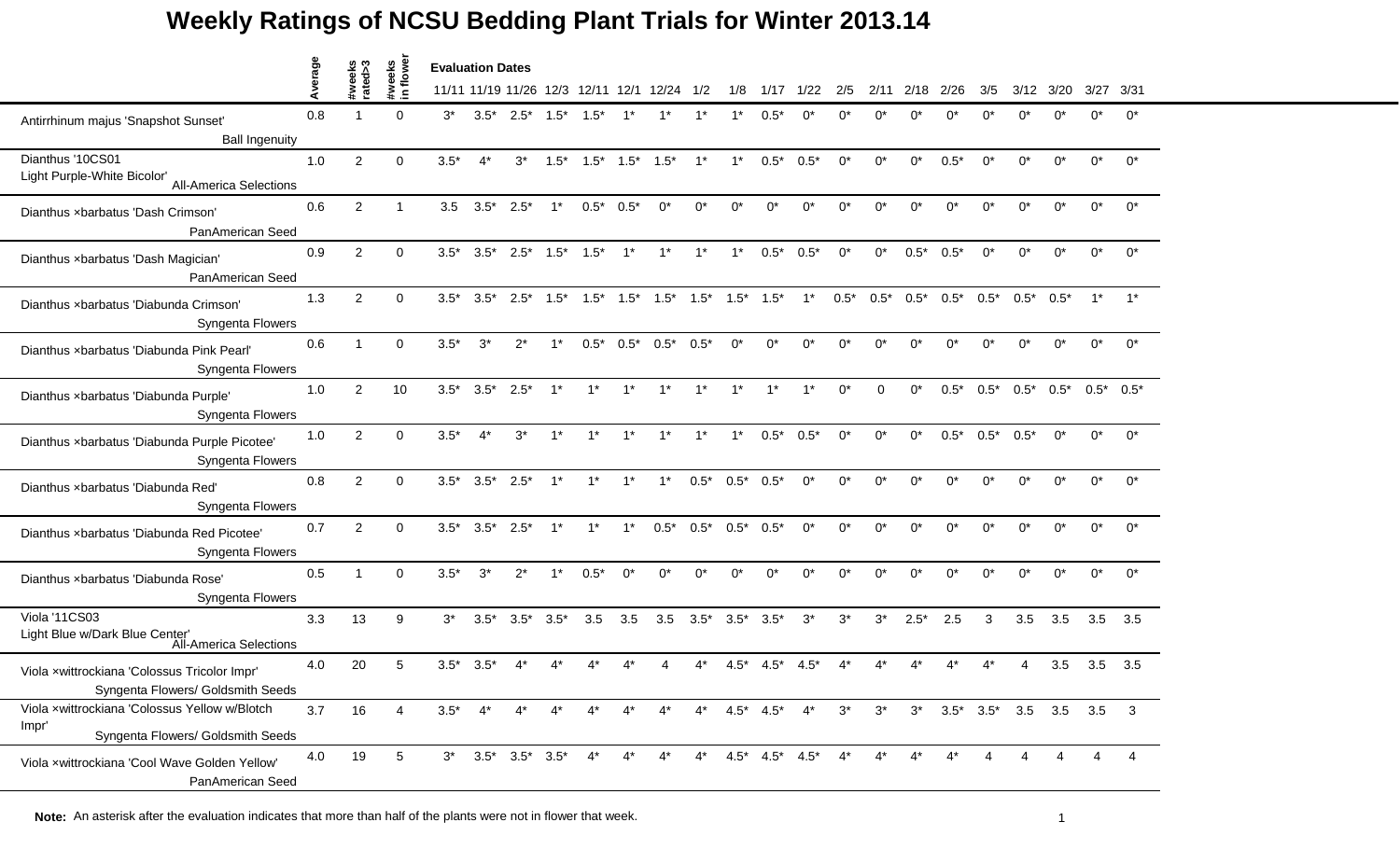## **Weekly Ratings of NCSU Bedding Plant Trials for Winter 2013.14**

|                                                                                                  | erage |                   |                    | <b>Evaluation Dates</b> |                 |                 |        |        |       |                                             |        |                         |        |        |        |        |        |        |        |        |      |      |                |
|--------------------------------------------------------------------------------------------------|-------|-------------------|--------------------|-------------------------|-----------------|-----------------|--------|--------|-------|---------------------------------------------|--------|-------------------------|--------|--------|--------|--------|--------|--------|--------|--------|------|------|----------------|
|                                                                                                  | ⋖     | #weeks<br>rated>3 | #weeks<br>in flowe |                         |                 |                 |        |        |       | 11/11 11/19 11/26 12/3 12/11 12/1 12/24 1/2 |        | 1/8                     | 1/17   | 1/22   | 2/5    | 2/11   | 2/18   | 2/26   | 3/5    | 3/12   | 3/20 | 3/27 | -3/31          |
| Viola xwittrockiana 'Cool Wave Purple'<br>PanAmerican Seed                                       | 4.4   | 20                | 12                 | $3.5*$                  |                 |                 |        | 4.5*   |       | 4.5                                         | $4.5*$ | $4.5*$                  | $4.5*$ | 4.5    | $4.5*$ | 4.5    | 4.5    | 4.5    | 4.5    | 4.5    | 4.5  | 4.5  | -5             |
| Viola xwittrockiana 'Karma Lemon'<br>Syngenta Flowers/ Goldsmith Seeds                           | 3.6   | 17                | 8                  | $3^*$                   | $3.5*$          | $3.5^*$         | $3.5*$ | 3.5    | 4     | Δ                                           | $4^*$  | $4^*$                   | $4^*$  | 4*     | $3.5*$ | $3.5*$ | $3.5*$ | $3.5*$ | 3.5    | 3.5    | 3    | 3.5  | 3              |
| Viola xwittrockiana 'Karma Red w/Blotch Impr'<br>Syngenta Flowers/ Goldsmith Seeds               | 3.3   | 11                | 3                  | $3^*$                   | $3.5*$          | $3.5^*$ $3.5^*$ |        | $3.5*$ | $4^*$ | $4^*$                                       |        |                         |        | 4*     | $3.5*$ | $3^*$  | $3^*$  | $3^*$  | $3^*$  | $2.5*$ | 2    | 2    | 2.5            |
| Viola xwittrockiana 'Karma White w/Blotch Impr'<br>Syngenta Flowers/ Goldsmith Seeds             | 2.6   | Δ                 | 3                  | $3^*$                   |                 | $3.5^*$ $3.5^*$ | $3.5*$ | $3.5*$ | $3^*$ | $3^*$                                       | $3^*$  | $3^*$                   | $3^*$  | $2.5*$ | $2.5*$ | $2^*$  | $1.5*$ | $1.5*$ | $1.5*$ | $1.5*$ | 2    | 2    | 2              |
| Viola xwittrockiana 'Matrix Lavender Shades'<br>PanAmerican Seed                                 | 3.5   | 12                | 3                  | $3.5*$                  | $3.5*$          | $3.5^*$         |        |        |       |                                             |        |                         |        |        | $3.5*$ | $3^*$  | $3^*$  | $3^*$  | $3^*$  | $3^*$  | 3    | 3    | 3              |
| Viola xwittrockiana 'Matrix Yellow Blotch Impr'<br>PanAmerican Seed                              | 3.8   | 17                | 6                  | $3.5*$                  | Δ               | $4^*$           | $4^*$  | $4^*$  | 4     | 4.5                                         | $4.5*$ | $4.5*$                  | $4.5*$ | $4^*$  | $3.5*$ | $3.5*$ | $3.5*$ | $4^*$  | $4^*$  | $3.5*$ | 3    | 3    | 3              |
| Viola xwittrockiana 'Spring Matrix Blue Wing'<br>PanAmerican Seed                                | 4.4   | 20                | 15                 | $3.5*$                  |                 | 4*              | $4.5*$ | 4.5    | 4.5   | 4.5                                         | 4.5    | 4.5                     | 4.5    | $4.5*$ | $4.5*$ | 4.5    | 4.5    | 4.5    | 5      | 4.5    | 4.5  | 4.5  | 4.5            |
| Viola xwittrockiana 'Spring Matrix Rose Blotch'<br>PanAmerican Seed                              | 4.1   | 20                | 6                  | $3.5*$                  | $4^*$           | 4*              |        |        | Δ     | 4.5                                         | $4.5*$ | $4.5*$                  | $4.5*$ | $4.5*$ |        | $4^*$  | 4*     | 4*     | $4^*$  | $3.5*$ |      | 4    | 3.5            |
| Viola xwittrockiana 'WonderFall Blue Picotee<br>Shades'<br>Syngenta Flowers/ Goldsmith Seeds     | 3.4   | 15                | 5                  | $3^*$                   | $3.5*$          | $3.5^*$         | $3.5*$ | $3.5*$ | 3.5   |                                             |        |                         |        |        | $3.5*$ | $2.5*$ | $2^*$  | $3^*$  | $3.5*$ | $3.5*$ | 3    |      | $3.5\quad 3.5$ |
| Viola xwittrockiana 'WonderFall Blue w/Blotch'<br>Syngenta Flowers/ Goldsmith Seeds              | 4.5   | 20                | 11                 | $3.5*$                  | 4               | $4^*$           | $4^*$  | $4^*$  | $4^*$ | 4.5                                         | 4.5    | $4.5*$                  | $4.5*$ | $4.5*$ | $4.5*$ | 4.5    | 4.5    | 4.5    | 5      | 5      | 5    | 5    | 5              |
| Viola xwittrockiana 'WonderFall Lavender Picotee<br>Shades'<br>Syngenta Flowers/ Goldsmith Seeds | 4.1   | 20                | 3                  | $3.5*$                  |                 |                 |        |        |       | $4.5*$                                      | $4.5*$ | $4.5*$                  | $4.5*$ | $4.5*$ | $4.5*$ |        |        |        | $4^*$  | 4*     | 3.5  | 3.5  | $\overline{4}$ |
| Viola xwittrockiana 'WonderFall Purple'<br>Syngenta Flowers/ Goldsmith Seeds                     | 2.2   | $\Omega$          | 3                  | $3^*$                   | $3^*$           | $3^*$           | $3^*$  | $3^*$  | $3^*$ | $2.5*$                                      | $2.5*$ | $2^*$                   | $2^*$  | $2^*$  | $2^*$  | $2^*$  | $1.5*$ | $1.5*$ | $1.5*$ | $1.5*$ | 1.5  | 1.5  | 1.5            |
| Viola xwittrockiana 'WonderFall Purple and Blue<br>Shades'<br>Syngenta Flowers/ Goldsmith Seeds  | 3.9   | 19                | 9                  | $3.5*$                  | $3.5^*$ $3.5^*$ |                 |        |        |       |                                             |        |                         |        |        |        | $3.5*$ | 3*     |        | 4.5    | 4.5    | 4.5  |      |                |
| Viola xwittrockiana 'WonderFall Purple with Face'<br>Syngenta Flowers/ Goldsmith Seeds           | 4.3   | 19                | 13                 | $3^*$                   |                 | $3.5^*$ $3.5^*$ | $4^*$  | 4.5    |       |                                             |        |                         |        |        |        |        |        |        | 4.5    | 4.5    | 4.5  |      | 4.5 4.5        |
| Viola xwittrockiana 'WonderFall Rose Shades<br>with Face'<br>Syngenta Flowers/ Goldsmith Seeds   | 4.0   | 19                | 5                  | $3^*$                   | $3.5*$          |                 |        |        |       |                                             |        | $4.5^*$ $4.5^*$ $4.5^*$ |        | $4.5*$ | $4^*$  | $3.5*$ |        |        |        |        |      |      |                |

**Note:** An asterisk after the evaluation indicates that more than half of the plants were not in flower that week. 2